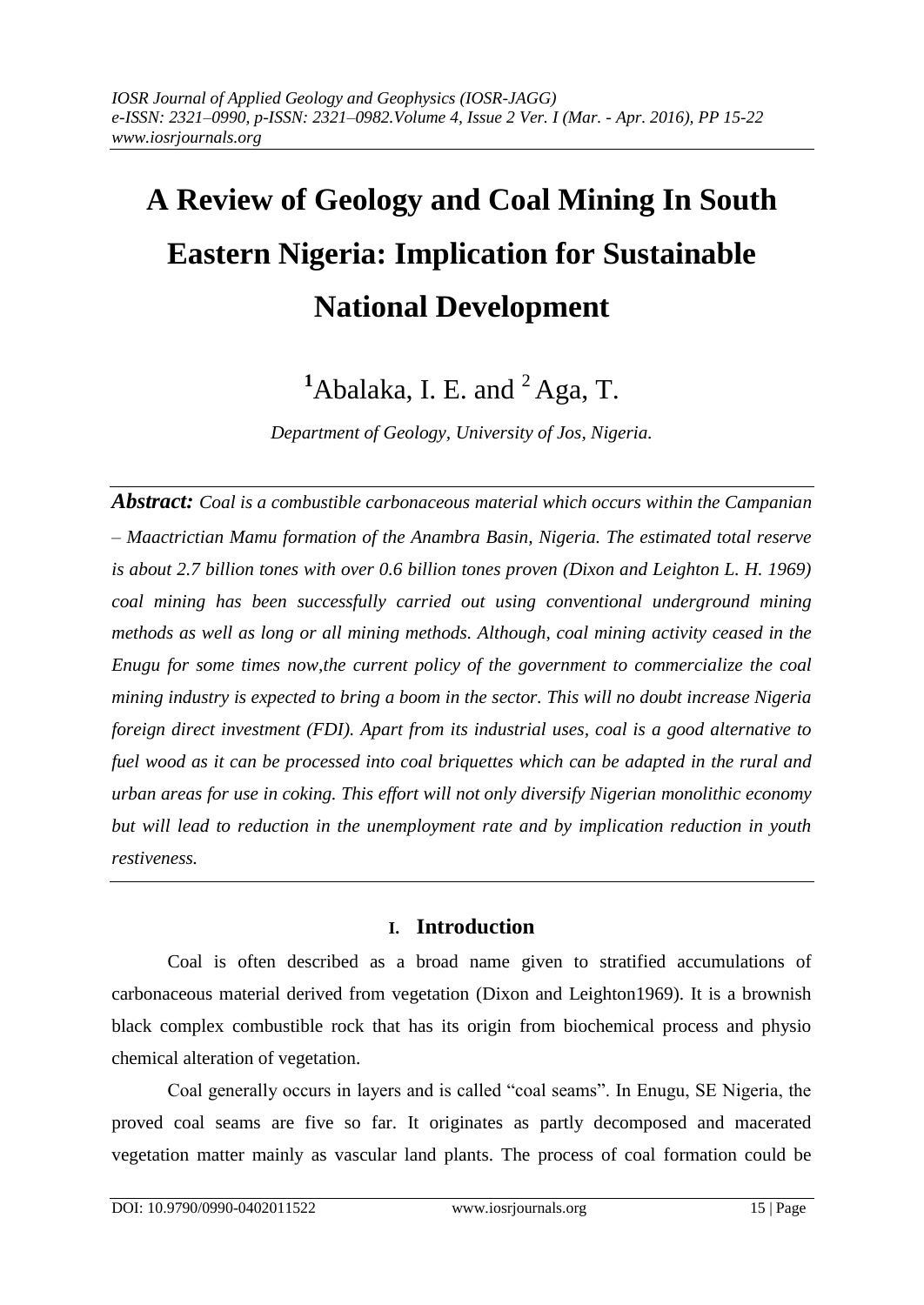regarded as a metamorphic process brought about by the increasing weight of the overlying sediment, by tectonic movements by an increase in temperature resulting from depth of burial or from close approach to or contact with igneous intrusions or extrusions. The effect of close approach with igneous intrusions or extrusions may result in the formation of natural coke. Natural coke is found in some coal fields but there are relatively rare. (Adams, 1960).

The classification of coal is referred to as ranks. It all depends on its appearance and properties. The rank can be regarded to be the actual percentage of carbon in dry mineral coal. Individual organic constituents of coals are known as 'macerals'. These macerals usually determines the quality and usefulness of the coal type. Three main groups of macerals are recognized namely the vitrinite, exinite and inertinite. The rank of a particular coal depends on the degree of alteration, which it has undergone (Schoof, 1956).

From studies, it is known that coals of various sorts occur throughout the stratagraphic column from Devonian upward with a remarkable maximum in the carboniferous. Bituminous and Anthracite coals occur mainly in the carboniferous era while lignite's and brown coals in the Mesozoic and tertiary era.

#### **II. Geologic Setting**

In terms of Geology, Enugu occupies much of the highlands of Awgu, Udi and Nsukka. The hills are flanked by the rolling lowlands of Oji River, Anambra basin to the West and Ebonyi (Abome) River basin to the East. Fig 1 belowis the map showing the various formations within the Anambra Basin.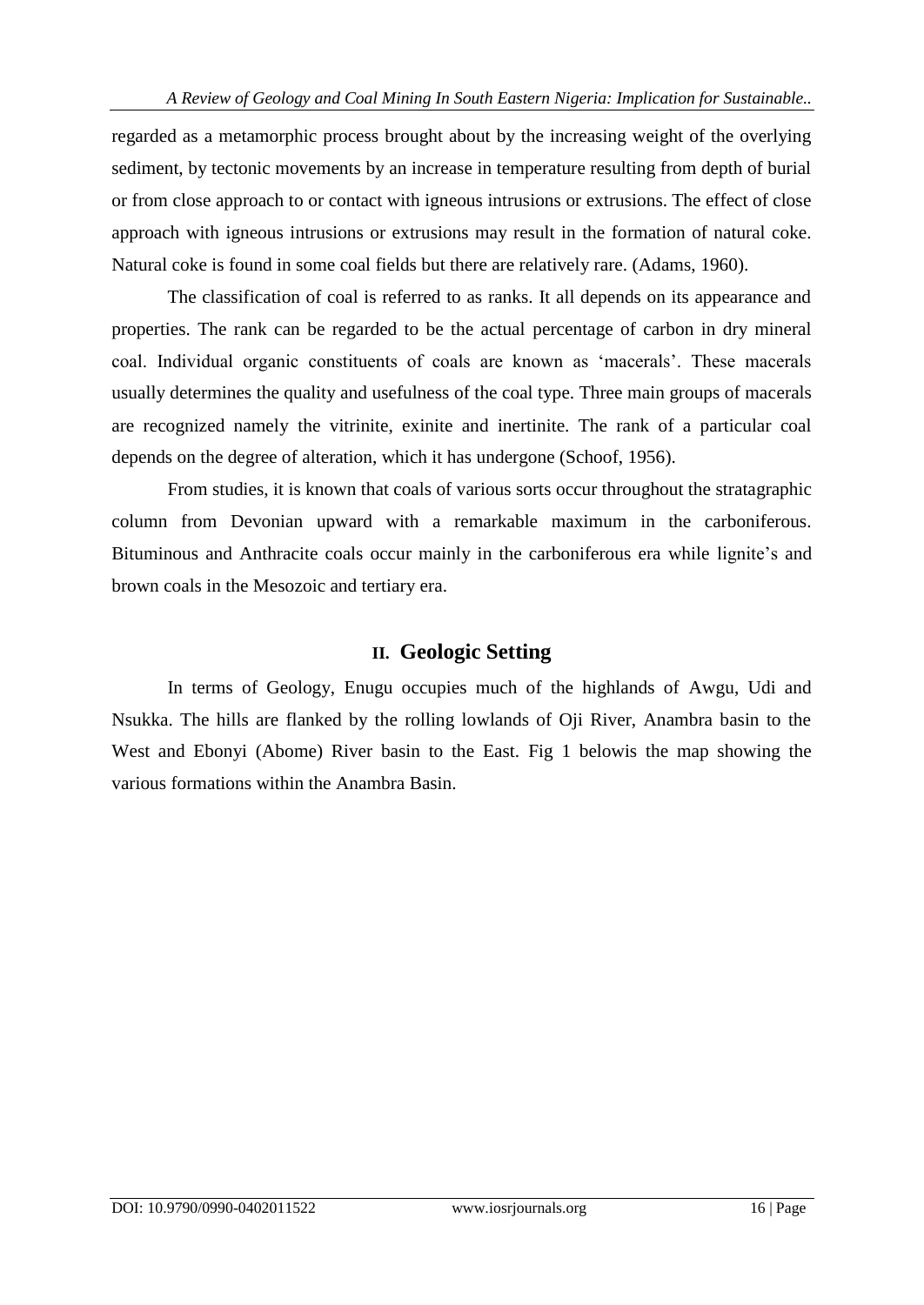

**Fig 1:** Table Showing The Various Formations Within The Anambra Basin

The area contains about nine (9) geologic formations. From the East to the West in terms of age and sequence to exposure. (Afonja, 1975).

The formations are Asu river group of the Albian (Lower cretaceous) age which is made up of shales, sandstones and siltstones. Enugu shale to the North and Awgu shale to the South of the same axis. There were laid in the companian sub stage. Lower coal measures (Mamu formation) to the Maastrichtian age. This is the coal bearing formation. False bedded sandstones are also of the Maastrichtian age. This sandstones are thick, friable and poorly sorted. Upper coal measures formation (Nsukka formation) of the Devonian age. The formation consist of coarse sandstones and fragments which are mainly ironstone, ferruginised shale and sandstone. It abounds extensively on the Nsukka Plateau where difference in the eroded layers has left the resistant portions standing out as rounded conical demy as elongated flattoped hills some in hundreds of metres above the general sea level.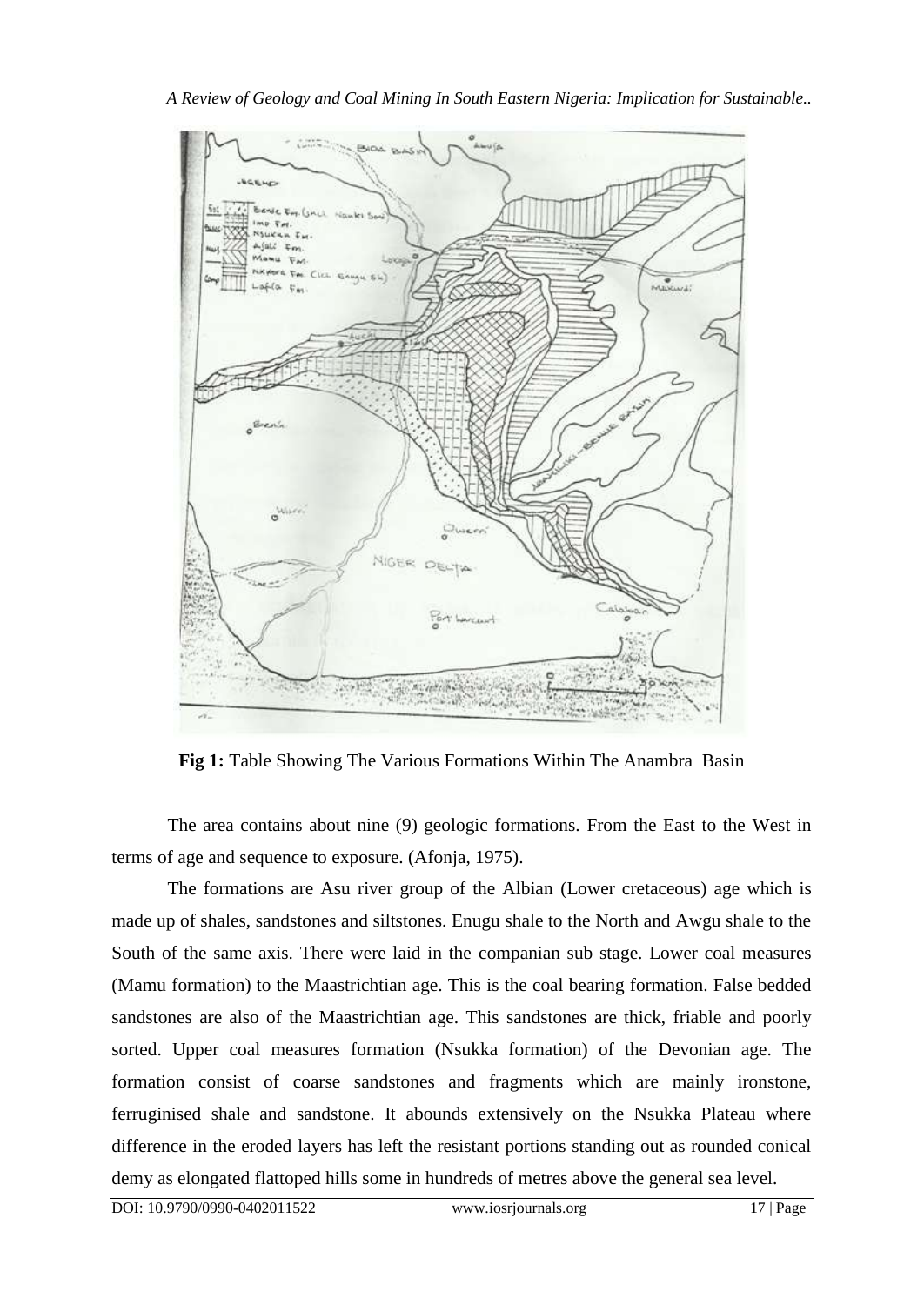The upper cretaceous sediments are probably uplifted during the tertiary formation giving rise to the Enugu Okigwe escarpment Imo shale clay formation of the Pleistocene age. This is about 1000 metres thick and overlies the upper coal measures conformably. The stratigraphic sequence of the Anambra basin is shown in the table below:

| Age           | Out cropping unit          |  |  |
|---------------|----------------------------|--|--|
| Donian        | Nsukka formation           |  |  |
| Maastrichtian | Ajali<br>formation<br>mamu |  |  |
|               | formation                  |  |  |
| Campanian     | Nkporo group               |  |  |
| Santonian     | Awgu formation             |  |  |

**Table 1** Stratigraphic Sequence Of The Anambra Basin

**Source:** *[www.google.com](http://www.google.com/)*(After Motso, Mode and Peters)

# **III. Minning Methods**

The history of coal industry in Nigeria began in 1909, when coal was first discovered at the streams along Udi escarpment, (Buchanan, 1955).

Initially, the coal industry was a section of the marine department and coal produced was supplied to the British Navy for steamboats and to the Nigerian railways for the steam locomotive engines.

During the early days, coals were extracted by digging with pick axe and head pans and baskets were used to carry it to the surface of the mine. As production increased and mining activities continued, other better mining methods were introduced and mechanized in other to meet the high demand.

Coal mining in Enugu is mainly by surface mining and underground mining systems. (Duffryn 1977). In the surface mining system, mining layers of rocks or soil overlying a coal seam are first removed after which the coal is extracted from the exposed seams. The types of surface mining include the open cast method (strip mining), drift mining, slope mining, contour mining and the anger mining.

In the underground mining methods, it is used if the one body has been probed and outlined and the depths is such that the removal of the over burden makes surface mining methods to be unprofitable. In such a situation a number of methods are employed to gain access to the coal seams. This is when underground mining methods are very effective.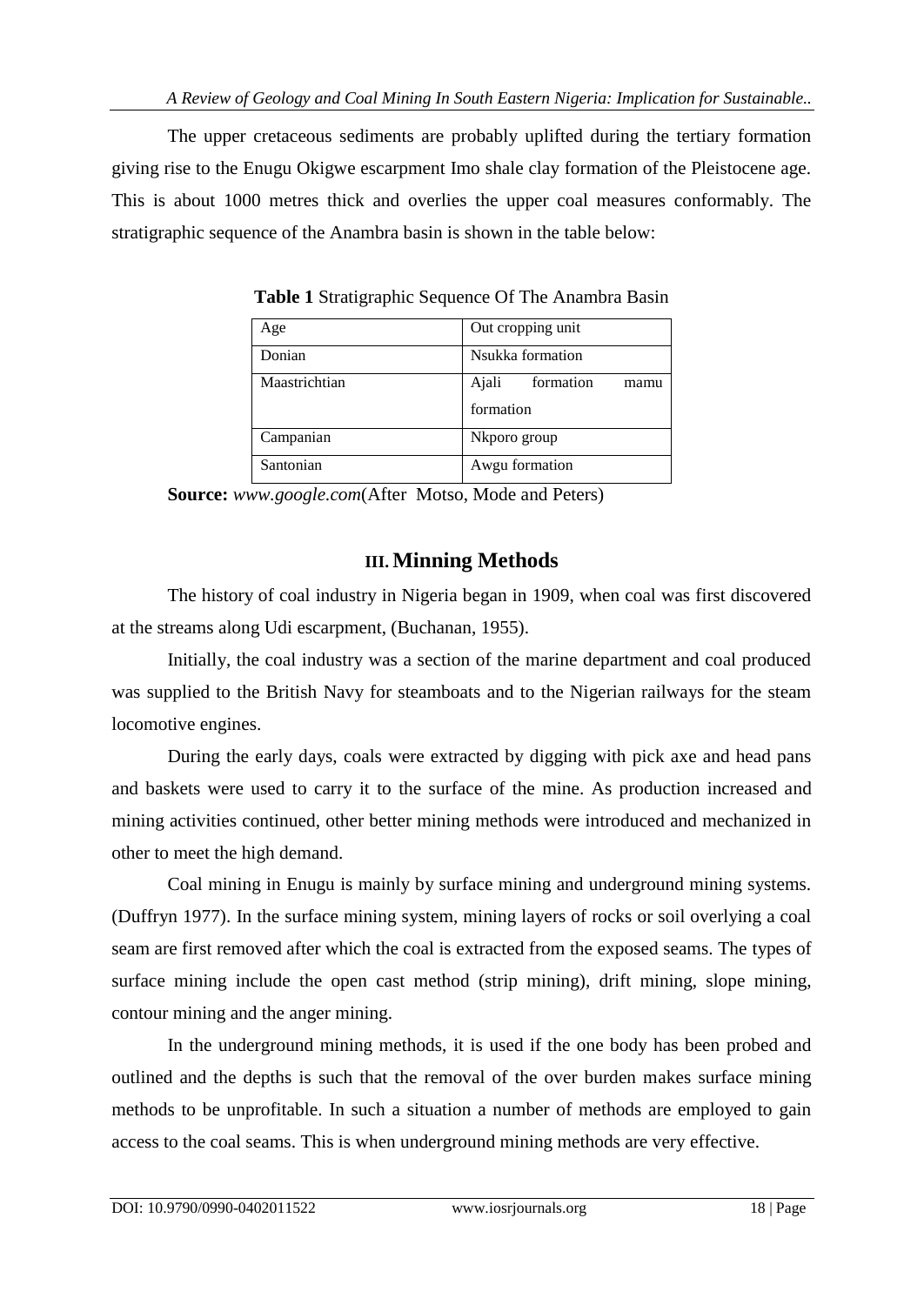The underground mining method includes a system of audits, and drifts (inclined roadways to seams). The method of working in a horizontal or moderately inclined seam may be classified into this basic three, namely:Room and pillar mining, Long wall mining, Conventional mining and Continuous mining.

Usually, the adopted method in any given situation would depend upon the geologic factors, seams thickness or thickness of bed, production targets and economic advancement of the country involved (Greg, 1990).

# **IV. Results And Discussion**

Generally coal bearing rocks belong to the companion – Maastrichtian age. This is about 75 million years old. The prospects for the Enugu coal are quite numerous. They can be used as an alternative source of fuel for domestic and industrial purposes, in cement factories, thermal electric power stations, in railway steam engines, overseas export, steel and foundry mills as well as whole new industrial base for the manufacture of chemicals such as activated carbon, synthetic gas etc. Enugu coal have been proven to be very rich that is why if properly harnessed can be used to generate a lot of both internal and external incomes that will help in the country"s National growth and development.

Below is a table showing coal reserves in the country.

| <b>Site</b>  | Location        | <b>Indicated</b><br>$14-$ | <b>Inferred</b> reserve | <b>Overall reserves</b> |
|--------------|-----------------|---------------------------|-------------------------|-------------------------|
|              |                 | situ<br>reserves          | million                 | million (Tonnes)        |
|              |                 | (Tonnes)                  | (Tonned)                |                         |
| Anambra      | Ezimo           | 56                        | 60                      | 116                     |
|              | Inyi            | 20                        | Unknown                 | 20                      |
| Benue        | Otukpa          | 57                        | 75                      | 132                     |
|              | Okaba           | 73                        | 250                     | 323                     |
|              | Ogboyoda        | 107                       | 320                     | 427                     |
| Delta        | Asaba (Lignite) | 250                       | Unkown                  | 250                     |
| Enugu        | Enugu           | 54                        | 200                     | 254                     |
|              | (Sub            |                           |                         |                         |
|              | bituminpus)     |                           |                         |                         |
| Nasarawa     | Lafia - Obi     | 22                        | Unknown                 | 22                      |
|              | (Coking Coal)   |                           |                         |                         |
| Other states | Other location  |                           | 1160                    | 1160                    |

**Table 2:**

**Source:** *Nigerian Coal Cooperation Annual Reports(2001).*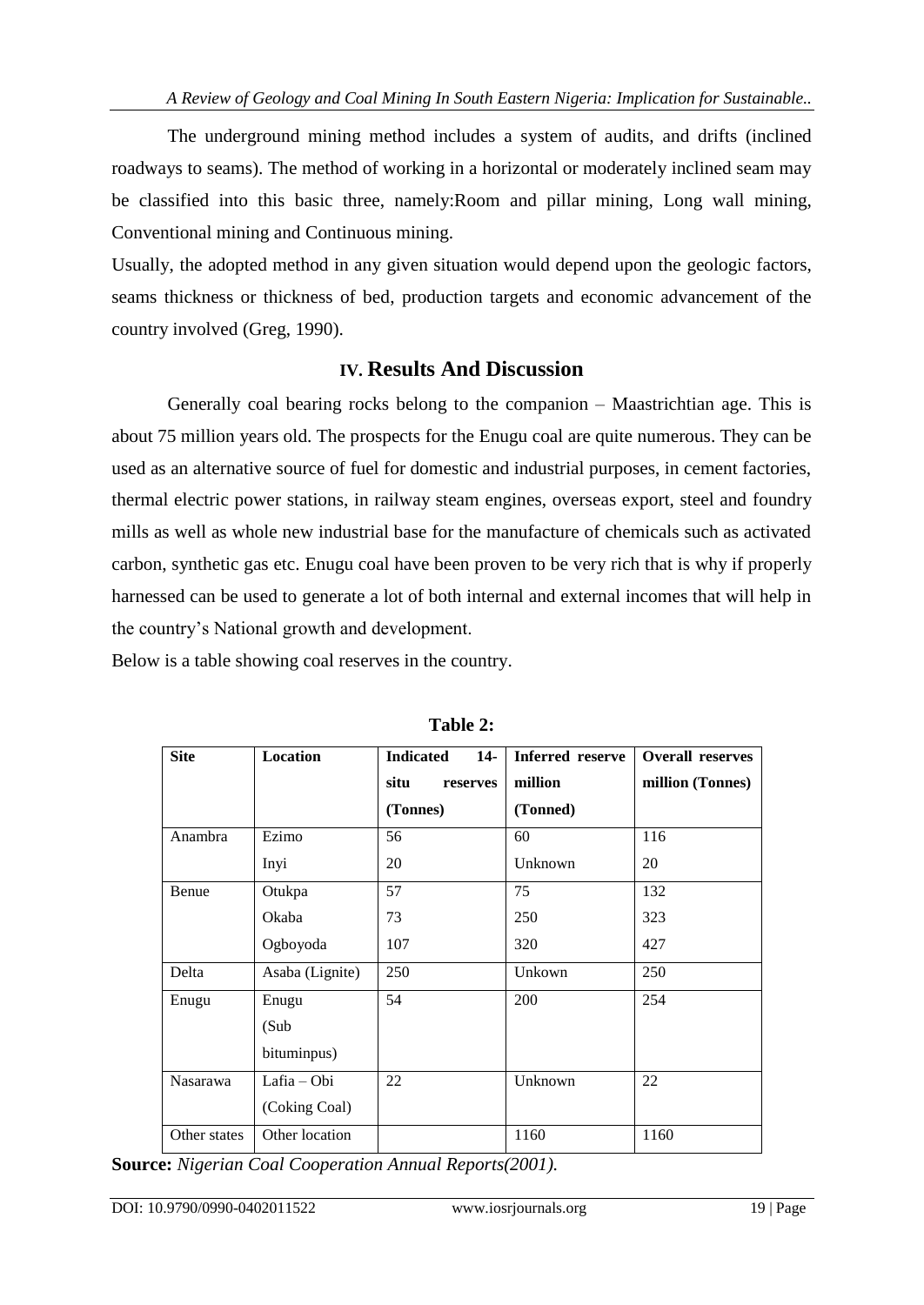From the table above, Enugu State has one of the highest coal reserves. Its quality is enhanced by its carbonsation. This will help to remove the lignite content. Also when carbonalised other products like coke, tar, pitch, aromatics naphthalene and resins can be gotten which can be used for explosives.

Enugu state from research and studies has the second largest coal reserve in Nigeria and it is in the Anambra Basin. Generally the method of mining today depends on the geology and depth of the area. An interesting thing about Enugu washed fine coal is that it can be used directly as a coking coal component. Also, it has high tar yielding variety and from the tar oil, road construction tar can be obtained.

#### **Problems of Coal Mining / Production In Enugu State, Nigeria**

Coal production requires broad based highly specialized technical operation involving sophisticated machinery and highly specialized personnel. However, the direct problems that may be encountered are; absence of appropriate capital base and inadequate investment policy, poor and irregular power supply and unpredictable transportation system, foreign sourcing of mining equipment, lack of experienced man power and outdated infrastructural facilities

# **Possible Solutions To The Problems Of Coal Mining In Enugu State**

- a. Coal prospecting and mining operations are capital intensive and for an adequate capital base necessary for mechanization and reactivation of the coal mines, genuine foreign and local investors that have vast experience are required and it is imperative in joint venture programme.
- b. There should be immediate reorganization of the Nigerian coal corporation to function as a profit making holding company with subsidizing companies in line with the privatization and commercialization program of the present and administration.
- c. Before any mining venture is embarked upon on any location, adequate feasibility studies should be carried out in other to obtain accurate data on the geophysical, topographic, engineering, geological, hydrogeological, geochemical and water resources nature of the mine area should be ascertained.
- d. A well coordinated comprehensive natural energy policy is very important and compulsory so as to assign roles to each of the two major energy resources of the nation with a view of protecting and optimizing the operations of each resource.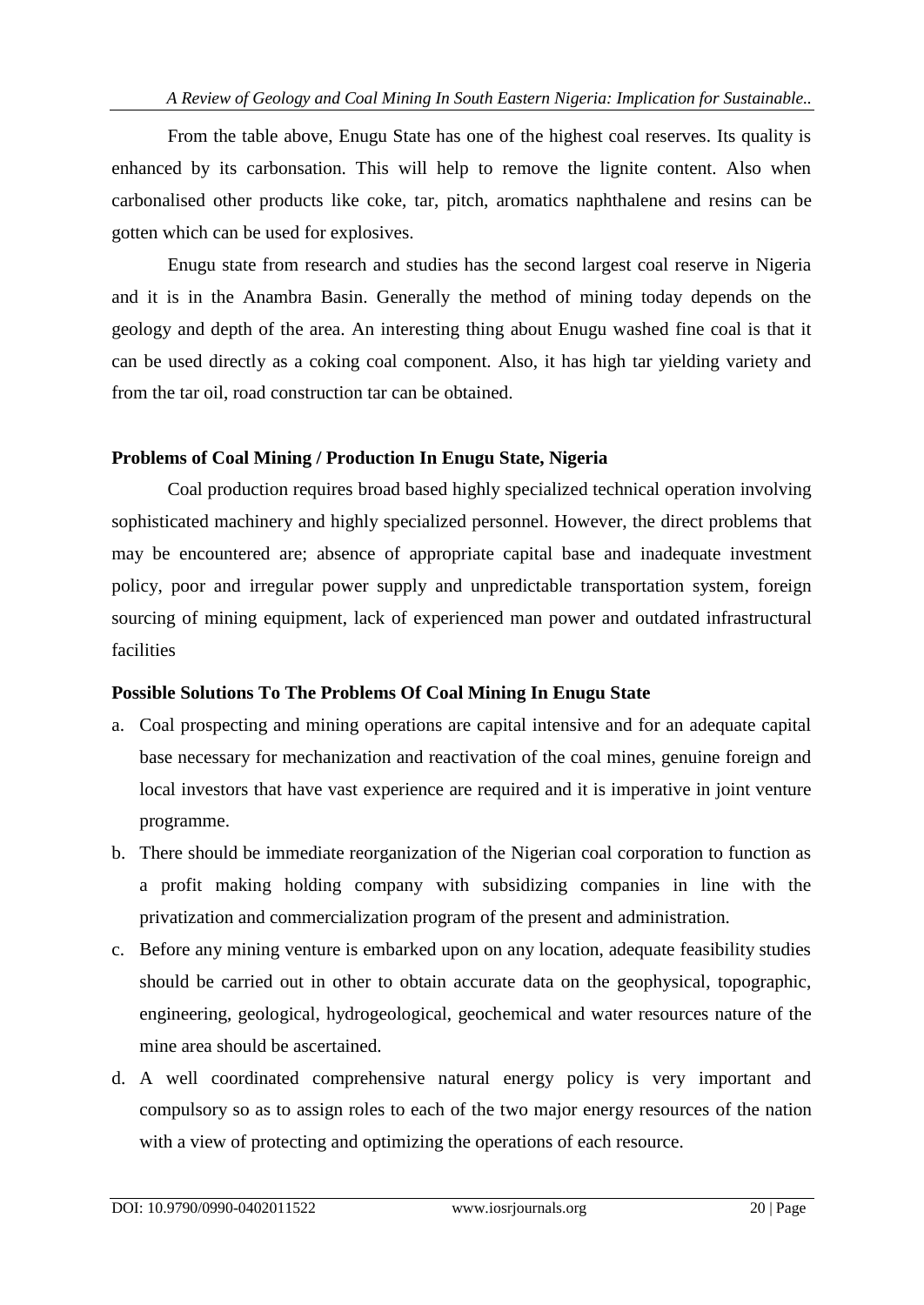e. Such an energy policy will ensure fair and realistic pricing of the fossil fuel productions and by-products and provide for the efficient interdependence of the energy providers (Ezra, 1978).

#### **V. Conclusion**

Coal occurs in commercial quantity in Enugu state. The extraction and the use of coal in Nigeria started in 1916. Most of the coal in Enugu State is bituminous. Enugu coal is found on thin the spheres of Anambra basin. Coal generally in Enugu is mined through the open cast methods and the underground mining methods. Principally, the Nigerian mining cooperation which was established in 1949 is charged mainly with the responsibility of exploration, development and mining of the country's coal resources.

Enugu coal reserve is about 116million tones. The prospects of Enugu coal are quite enormous in the following area: As alternative source of fuel for industrial and domestic purposes in cement factories, thermal electric power stations, railway steam engines, steel and foundry mills, etc. For Enugu coal to be maximized to the fullest, it should be privatized to private interested foreign investors.

#### **References**

- [1]. Adams, P. J. (1960): The Origin and Evolution of Coal Natural Environment Research Council Institute of Geological Science Association Pp. 40-60.
- [2]. Afonja, A. A. (1975): Chemical Petrography and Coking studies of Enugu Coal. Research report No. Ife/CHE/CP/11. Nigeria Steel Development Authority Pp. 20-60.
- [3]. Buchanan, (1999): History of Coal Industry in Nigeria Coal Science Education Journal Pp. 2-7.
- [4]. C. A. Nwadinigwe (1987). Further Studies on Sub-bituminous coals preasphatene, Asphaltene, oil and paraffin contents of Enugu Coals. Pp. 35-38.
- [5]. Duffryn P. (1977): A Preliminary Assessment of the Development of Coal Production in Nigeria. Development of Lafia-Obi Coal mines Pp. 19.
- [6]. Dixon and Leighton L. H. (1969): Assessment of Coal Processing in Nigeria. (1997) Pp. 40-45
- [7]. Ezra, D. E. (1978):Scientifical Journal on Coal and Energy, London. Pp. 44-60.
- [8]. Greg, O. (1990): Problems and Prospects of the Nigerian Coal Industry, Lecture of University of Nigeria, Nsukka. Pp. 100 – 106.